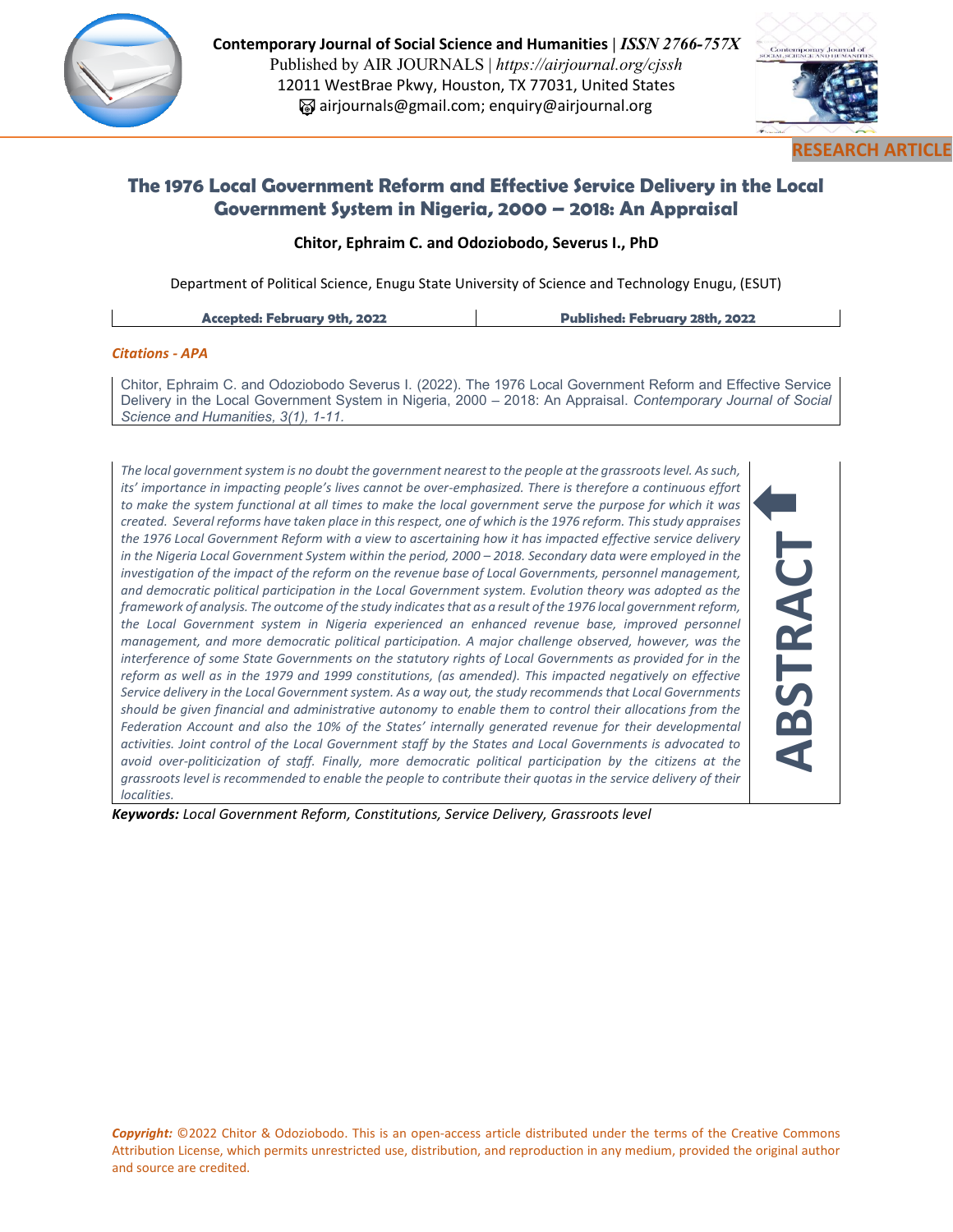#### **Introduction**

In order to reposition the local government system in Nigeria for effective service delivery at the grassroots level, it had to undergo a lot of metamorphosis with several reforms taking place at different stages in its evolution. At its formative stages, the Nigerian local government system was just a kind of local administration placed under the Chiefs with Residents and District Officers supervising, Lawal (1976:50). Idike (1995:7) also substantiates this fact when she notes that:

*Local Government administration in Nigeria is as old as colonial administration. During the period, Local Government was vested on officers appointed by the colonial administrators, the crown office, its later successors, and then the regional governors. These appointees were called the District Officers, "D.O", for short, who was vested with executive, legislative, and sometimes judicial functions. Each region had its own Local Government system quite different from the others. Expectedly, there were as many systems of Local Government administration as there were regions and later States, which were subject to the whims and caprices of the system, their legal existence, and operations.*

When the Government of Nigeria decentralized into regions, Local Governments were regarded as mere extensions of the Regional Governments because they had no attribute of Local Government. Each region ran its pattern of Local Government at will. In the views of Chikendu, (1992), the history of Local Government in Nigeria portrays a sort of approach-avoidance attitude on the part of the Nigerian Government to the all-important means of governing or administering people at the grassroots level. Both the colonial and nationalists Government had at various times quibbled and equivocated on what should be the proper place and functions of Local Governments in Nigeria.

Commenting on the local government system within the colonial period, Olowu (1988:35), states that the basis of African Local Governments in both British and French colonies was the Indirect Rule system, a system whose ideas were borrowed from India by British colonial officers.

However, in 1950, the Eastern Region passed a Local Government Ordinance, which was a prototype of the British Local Government model, with a three-tier system, viz: the County, District, and Local Council… By 1955, Eastern Nigeria had taken a step further to ensure efficiency and effectiveness in her Local Government set up by appointing administrative officers in -charge of various divisions … By 1959, the Local Governments in the West modernized just like in Eastern Nigeria (Obi, 1995).

Commenting on the Local Government reform of 1950-1966 Ugwu (2000:14) states that the nature of changes, their tempo, as well as the pattern of the reforms in the Local Government administration in Southern Nigeria was as a result of the criticisms of the educated elites in the administration under the colonial administration.

Local Governments were faced with a lot of challenges before 1976. Such challenges include the inability to have a proper revenue base and functions of their own, lack of qualified manpower, and adequate democracy, among others, in their localities. Consequently, effective service delivery at the grassroots level became difficult to achieve. At any rate, it is worthy of note that with a series of agitations and minor reforms at the regional and state levels, Local Governments gradually started enjoying some higher levels of recognition even before the nationwide Local Government reform of 1976, as stated earlier.

Adamolekum (1983:72 and 73), confirms this when he opines thus:

*Prior to the 1976 Local Government reform in Nigeria, three States managed Local Government affairs within the institutional arrangement that can be correctly described as Local Government" … over a shorter space of time, there were several systems of Local Government in different parts of Nigeria between 1914 and 1976.* 

In any case, the 1976 local government reform was a watershed in Nigerian local government evolution. It brought about a lot of changes in the system. In 1976, the military regime under General Olusegun Obasanjo, after considering the ordeal Local Government administration was passing through in the hands of State Governments, deemed it necessary to launch a nationwide Local Government reform in Nigeria. Since then, the Local Government system started witnessing gradual improvement in its development activities even though there have always been some impediments in its achievement of effective service delivery.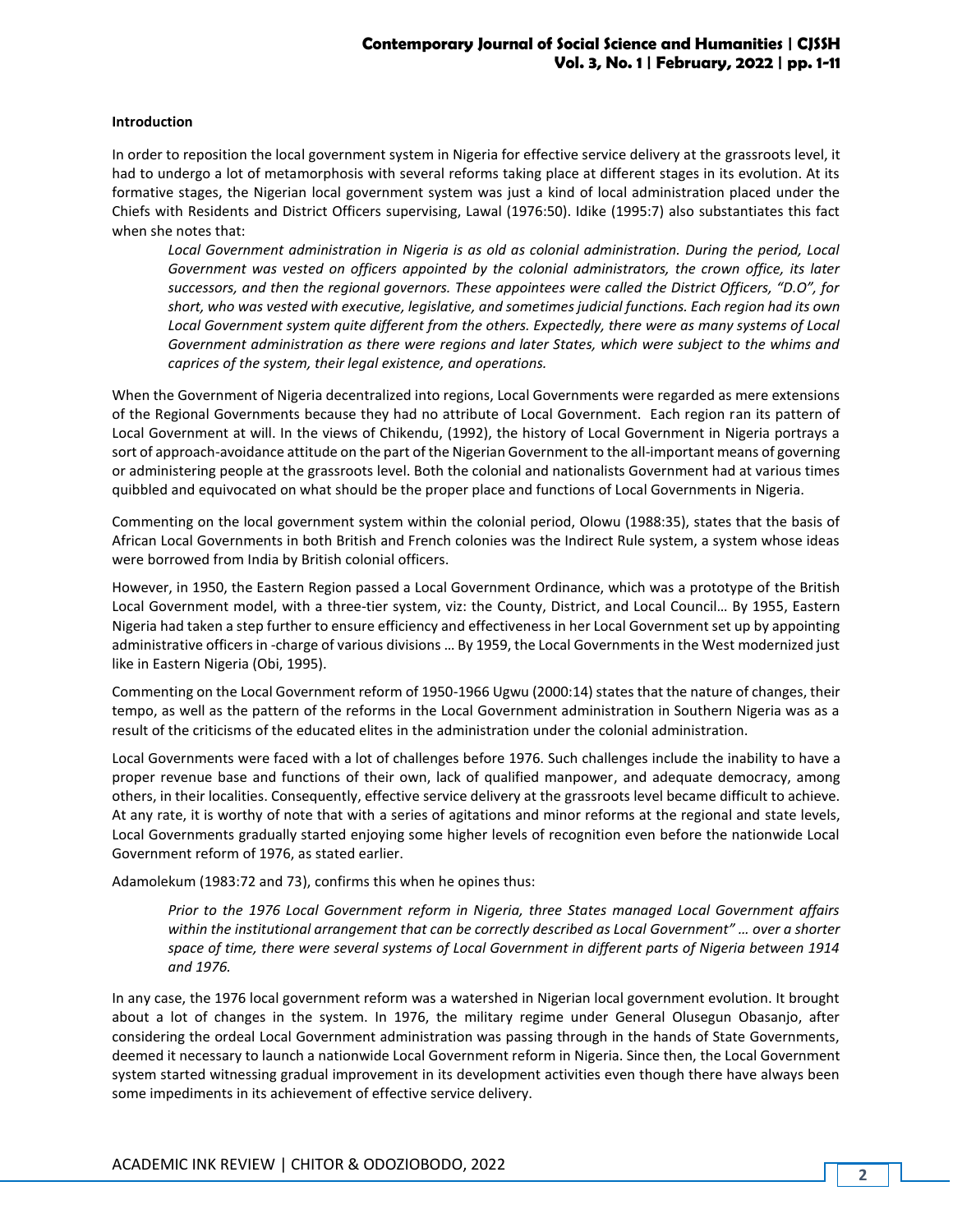It was in recognition of the shortage of qualified human resources in the Local Government that the Federal Government, after the launching of the 1976 Local Government Reform introduced the training programme for some categories of human resources in the Local Government system. According to Adamolekun (1986:83),

 *Following the launching of the 1976 reform, the Federal Government assumed a leadership role in promoting short-term training programmes for the Local Government. This Federal Government initiative culminated in the designation of three universities – University of Nigeria, Nsukka, Ahmadu Bello University, Zaria and Obafemi Awolowo University, Ile-Ife – as national centers for the training of the middle and upper management personnel of Local Governments, effective from 1979/80 academic session.*

Under this programmes, the Ministry of Local Government and Rural Development, Anambra State (1983:1), avers that Ordinary and Advanced Diploma was awarded to trainees mostly; administration and accounting personnel at the end of their training in those three Universities, later extended to Degree in Public Administration and Local Government with emphasis on the training of high-level manpower that can combine leadership with a creative response to the problems of fast-changing modern society.

It is in the light of these that the study is undertaken to investigate how the Local Government reform of 1976 impacted on effective service delivery of the Nigeria Local Government system, especially, in the areas of revenue generation/base and allocation of functions, personnel administration, and democratic political participation at the grassroots level.

### **Conceptualization**

Certain keywords need to be briefly examined.

- **1. Local Government:** Local Government can be defined as the third-tier government in a federated State such as Nigeria. It is the government nearest to the people at the grassroots level.
- **2. Nigeria:** Nigeria is a sovereign country located in the West African sub-region. Presently, Nigeria runs a presidential democracy with three levels of government. It has 36 States and a Federal Capital territory as well as 774 Local Governments.
- **3. Reform:** Reform can be defined as a deliberate effort made by a person or a group of persons to effect a positive change on a concept or an object in order to enhance its effectiveness.
- **4. Service Delivery**: Service delivery is the act of performing a given task in the desired manner.
- **5. Appraisal:** Appraisal can be defined as an effort made by a person or persons to examine something or an issue with the aim of ascertaining its actual state.
- **6. Local Government Reform:** Local Government reform can be defined as a political/administrative change or effort made by the Federal Government, Regional or State Governments in the course of the evolution of the Local Government system in Nigeria in a bid to reposition it for more effective service delivery to the citizens at the grassroots level.

### **Theoretical Framework**

The analysis of this study is anchored on the Evolution Theory. "Evolution is an integration of matter and concomitant dissipation of motion, during which the matter passes from an indefinite, incoherent homogeneity to a definite, coherent heterogeneity and during which the retained motion undergoes a parallel transformation", (Herbert Spencer, 1898). It is widely believed that the most important contribution to Sociology by Spencer, a sociological giant, is the theory of evolution. He used the principle of physical and biological evolution to expatiate his theory of social evolution. According to him, a movement in physical evolution is from an indefinite, incoherent situation to a definite and coherent situation. Besides, the underlying principles of physical evolution are a movement from simple to complex and homogeneity to heterogeneity. From the point of biological evolution, Spencer adopted his principle of biological evolution from the naturalist, Charles Darwin who developed the concept of evolution in his 'Origin of Species' in 1859. Spencer believed in the doctrine of the "Survival of the Fittest" as expounded by Darwin. He says that only strong creatures survive and evolve and only a strong one makes progress.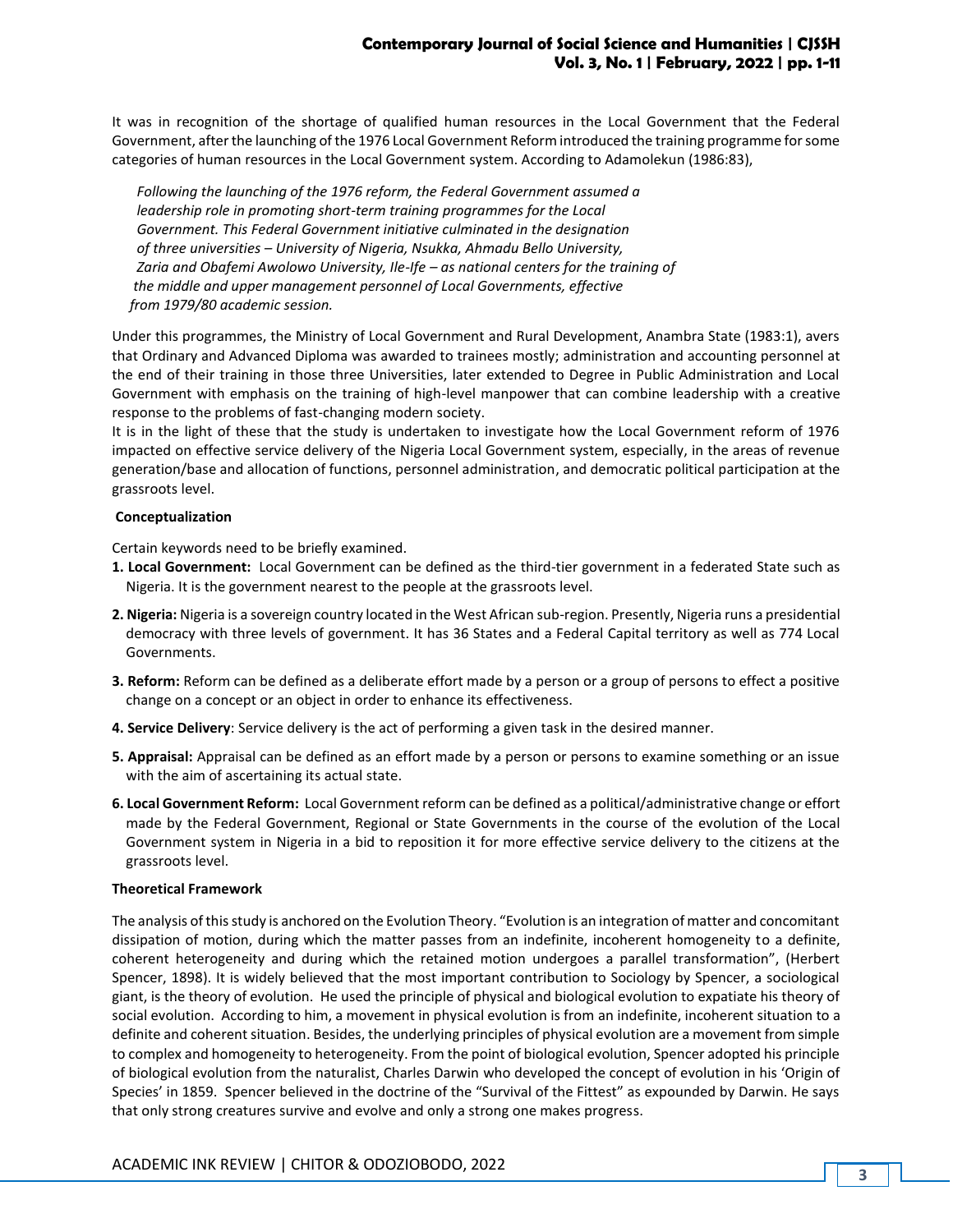From the above analysis of physical evolution, Spencer was able to prove that the underlying principles of all evolution are two:

- (a) Movement from simple to complex
- (b) Movement from homogeneity to heterogeneity.

The main issue here, therefore, is progress.

In the same vein, the Nigeria Local Government system evolved gradually from the colonial era and progressed through the independence/democratic era, the military era; the then era of comprehensive reform in 1976. This theory is therefore chosen due to its relevance to the study because of its propensity to assist in the systematic analysis of data. The theory captures the evolutionary movement of the Local Government system in Nigeria. That is why Adeola (2008), opines that there were four major epochs in the development of the Local Government system in Nigeria, thus:

1. Colonial rule, which was based on the traditional administrative system, and existed from

1903 until the 1950s when the Native Authority system became obsolete.

- 2. The more liberal and participatory approach to local governance was introduced in the 1950s.
- 3. The advent of military rule, which replaced the model of grassroots participatory

Democracy with military centralization and unity of command schemes and

4 The comprehensive reform of Local Government administration in 1976, restored liberal Participatory values.

The Local Government system in Nigeria had undergone a series of changes including 1950 reforms in the eastern region and 1952 in the western region. The 1976 reform was the most outstanding. Its salient points are contained in the 1979 and 1999 constitutions (as amended). Before the 1976 Local Government reform, there was no uniform Local Government administration in Nigeria; rather, the reforms were in piece-meal.

#### **The 1976 Local Government Reform**

In 1976, a nationwide Local Government reform was launched by the then Military Government of Nigeria. It was only at this time that Nigeria had what is known as a unified or a nationwide Local Government for the first time following the adoption of the 1976 Local Government reform and the inclusion of its major points in the 1979 presidential constitution.

These reforms formed the foundation of the present-day Local Government system and were attempts to restructure Local Government administration to a form-fitting for modern society. The fundamental result of the 1976 reforms was to introduce a uniform system of Local Government administration throughout the country. It was based on a conviction that a strong local authority with clearly defined roles and responsibilities in a power-sharing relationship with the States is an institutional imperative. Based on the 1976 reforms, Local Government became recognized as a tier of Government entitled to a share of national revenue consequent on its constitutionally allocated functions (Imuetinyan, 2003).

The 1976 guidelines for Local Government reform clearly stated reasons for the new unified structure. The reasons include:

- (a) Defaults in previous Local Government system which include whittling down of their powers by various State Governments over the years;
- (b) State Governments' encroachment on what would normally have been an exclusive preserve of Local Governments;
- (c) Lack of adequate funds and appropriate institutions which have made Local Government ineffective and ineffectual;
- (d) Inadequate staff in the Local Government system;
- (e) Excess politicking;
- (f) Divorce between the people and government institutions at the rural level (Ugwu, 2017).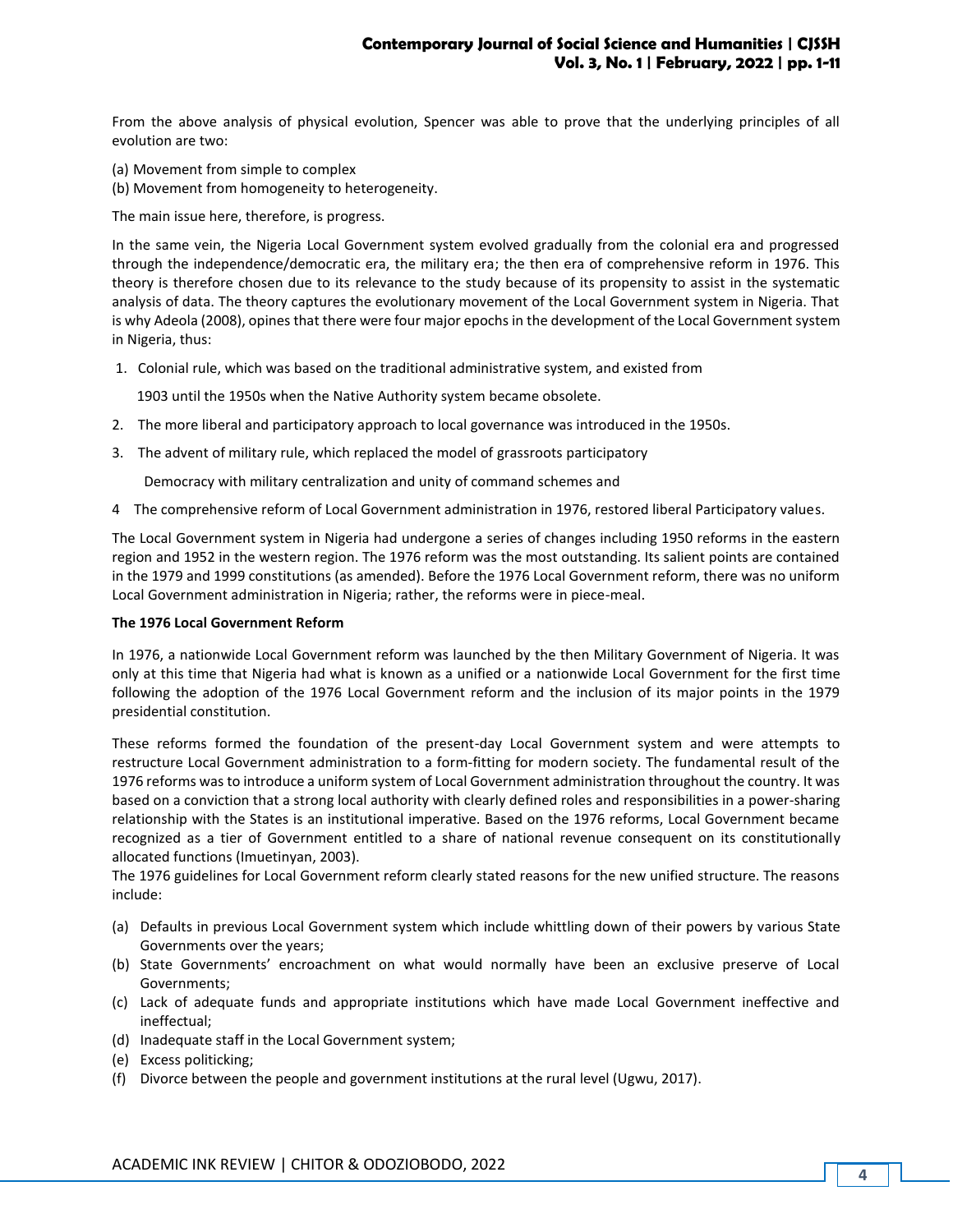Lack of adequate funds and appropriate institutions which have made local governments ineffective and ineffectual as reflected in No. (C) above appears to be one of the most critical areas where the local government system in Nigeria is the worst hit. Other issues addressed by the reform aimed at ensuring effective service delivery at the grassroots level also include:

- I. To make appropriate service and development activities responsive to local wishes and initiatives by devolving or delegating them to local representative bodies.
- II. To facilitate the exercise of democratic self-government close to the local levels of our society, and to encourage initiative and leadership potentials.
- III. To mobilize human and material resources through the involvement of members of the public in their local development.
- IV. To provide a two-way channel of communication between local communities and Government (both State and Federal), (the Federal Republic of Nigeria, 1976).

With the above arrangement, the citizens of Local Government areas were given the opportunity to contribute their quotas in the development of their localities.

Apart from other reforms in the Local Government system mentioned earlier which occurred prior to the 1976 nationwide Local Government reform, the 1979 constitution which gave the 1976 reform a serious backing by entrenching the salient points in the constitution, there were also some other reforms that took place. They include the following:

- I. Local government review of 1985, popularly known as "Dasuki Committee Report" (Federal Republic of Nigeria 1985). This reform ushered in the National Scheme of Service for Local Government Employees in Nigeria for the first time.
- II. Implementation guideline on the application of Civil Service Reforms in the local government service 1988, (the Federal Republic of Nigeria, 1988). The reform made chairmen of local governments Chief Executives and accounting officers of local governments while the secretaries who were career officers became Heads of Personnel Management (HPM).
- III. 1989 Constitution of Nigeria. (The Federal Republic of Nigeria 1989). This constitution made it possible for the chairmen with vice chairmen and councilors to be democratically elected in 1991.
- IV. Local Government Constitutional Transitional Provision (Amended) (No. 3) decree 1991. (Federal Republic of Nigeria 1991). This decree provided for the creation of the Executive Arm of Local Government headed by Executive Chairmen and the Legislative Arm of Local Governments headed by "Leaders" in their respective Local Governments.

It is worth noting that each of the above reforms was intended to provide a solution to one challenge of the local government or the other and they filled some gaps in the administration of the system.

### **Impacts of the 1976 Local Government Reforms on Service Delivery in the Grassroots**

No doubt, the impact of the 1976 Local Government Reforms on service delivery in the local governments cannot be overemphasized. The reforms positively affected the local governments in many ways, especially in areas of the revenue base, human resources, and democratic political participation of the citizenry in determining who leads them as chairman and vice-chairman; who represents them as councilor, and how their affairs are managed. Let us at this juncture discuss each of these items.

#### **1. The 1976 Local Government Reform and Revenue Base of Local Governments**

There cannot be effective service delivery in any organization without adequate funding. Nigerian local governments were bereft of sources of funding prior to the 1976 reforms and their revenue base was in shambles as there was no statutory revenue allocation to them. However, the launching of the 1976 Local Government Reform with its attendant adoption of some of its important points in the 1979 Constitution of Nigeria, brought relief to the Local Governments which became entitled to statutory revenue allocation from the Federation Account and 10% from internally generated revenue of State Governments.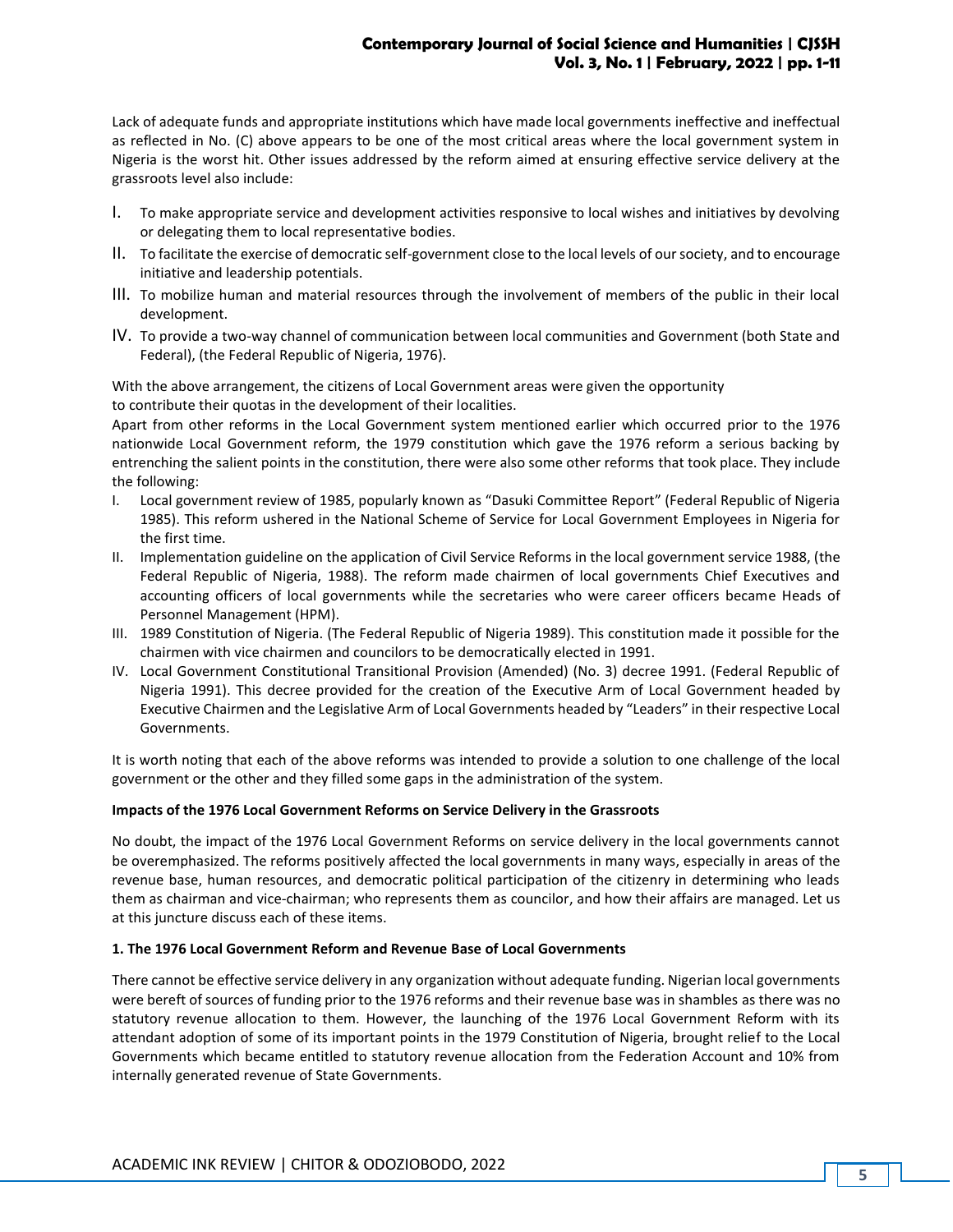Suffice it to say that the major impact of the 1976 Local Government reform on service delivery of the Local Government system in Nigeria is very much felt in the area of finance. In its Sections 45 – 58, the 1976 Local Government reform made the recommendations that Local Governments should have access to finance in order to carry out their development projects and other obligations, (the Federal Republic of Nigeria, 1976). It stipulated the sources of finance apart from grants and loans to include:

- I. Allocation from the Federation Account;
- II. 10% of internally-generated revenue of States
- III. Local Governments internally-generated revenue.

Since 1976 when the first nationwide Local Government reform was launched in Nigeria, revenue allocation from the federation account to the Local Government system has been on the increase from 10%, 15%, 20%, and presently, slightly above 25%. That automatically started affecting the quantity and quality of service delivery of the Local Governments to their people. Such services were payment of workers' salaries and settlement of other financial obligations of the Local Government Areas arising from their development activities and other services which started witnessing some improvements. Some local governments were even able to asphalt roads within their localities and carry out other far-reaching infrastructural development activities.

However, the provision of the State Joint Local Government Account in the 1979 and 1999 Constitutions consequent on the recommendations of the 1976 Local Government reform is grossly abused by some State Governments. State governments interpret the provision to mean that they are in charge of local government allocations. Local government allocations are therefore not paid directly to the local governments but are rather paid into a joint account controlled by state governments who now determine what goes to each of the local governments within its territory. The aftereffect is that local government funds are misappropriated by state governments. Again, the 10% internally-generated revenue from State Governments is not forth-coming and the internally-generated revenue of Local Governments is being handled by Local Government Chairmen as their pocket money and therefore embezzled anyhow after the collectors - the revenue officials of Local Governments must have fed fat on the funds. All these are major challenges confronting Local Governments in their efforts to render effective services to their citizenry. That is also why a lot of people are today calling for Local Government autonomy to enable them to receive their statutory allocations directly from the federation account and also receive the 10% of States' internally-generated revenue to be in a position to render effective services to their citizens.

One should not lose sight, however, of corruption which is one of the major challenges bedeviling the Local Government system in its efforts for increased revenue base. This is because most of the Local Government chairmen after the State governments have taken a greater chunk of the funds often divert the remaining together with the local government internally-generated revenue to their private pockets likewise some revenue officials of the Local Government. All these weighs down heavily on effective service delivery in the Local Government system in Nigeria.

### **2. The 1976 Local Government Reform and Personnel Administration in the Local Government System**

Effective service delivery is an act of rendering service that corresponds to the customers' desires, needs and expectations. This concept emanates from the public that requires government services like a private sector entrepreneur would treat his/her customers (Nash and Nash, 2004).

According to the office of the Governor, Enugu State SERICOM AND PIB, (2012: ii), one of the purposes of government is to improve the quality of life of the citizenry through the provision of timely and quality service. Service delivery is a key object and subject of governance and government. No reform effort by the government is meaningful or sustainable without improvement in public service delivery specifically. Services cannot be delivered without the right people with the requisite qualification being in the right place at the right time. Having wellqualified personnel to manage the administration of the local government system is, therefore, key to effective service delivery in the local government system.

It is important to note that the ultimate aim of each reform in the Nigeria Local Government system is to reposition the system for greater efficiency and effectiveness in its service delivery to the rural populace as a government. The Local Government reform of 1976 made a remarkable impact on the service delivery of the Local Government through effective personnel management.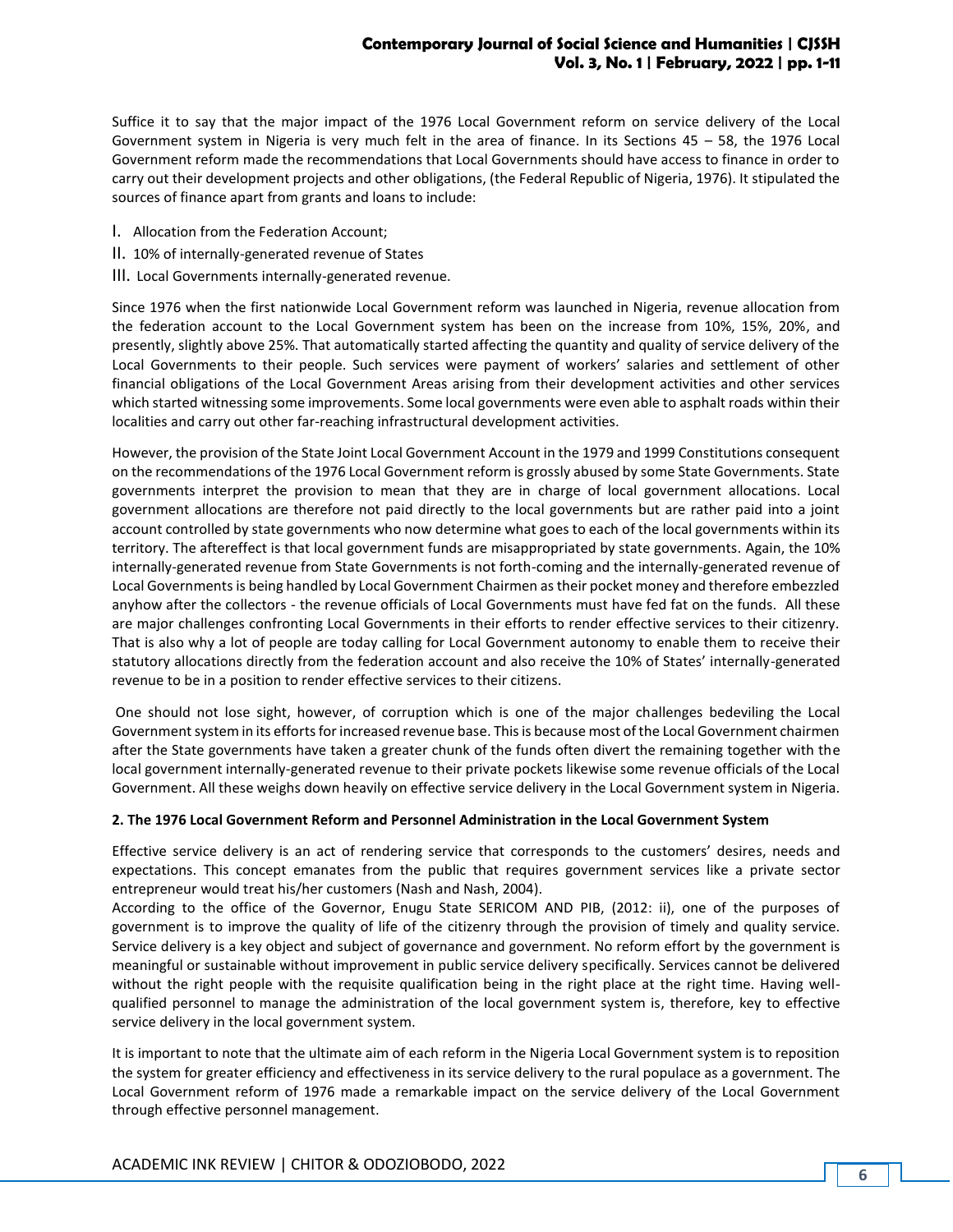First and foremost, prior to the Local government 1976 reforms, the local government system lacked the requisite human resources. They could not recruit their staff rather they borrowed from the State civil service. Secretaries to Local Governments, treasurers, and other professionals were being sent on secondment to Local Governments from the States as a result of a shortage of qualified personnel in the Local Government system. However, with the introduction of the 1976 Local Government Reform, Local Governments started employing capable hands as their staff and sending their staff on in-service training programmes organized for the existing personnel for capacity building. All these were as a result of the stipulations by the 1976 Local Government reform which recommended that all posts in the Local Government system should be graded the same as those at the States level in line with the Udoji Public Service Committee recommendations. It stated in Section 37 thus: "All posts in the Local Government should be graded using same criteria as used in Udoji to ensure that equivalent posts (in terms of responsibility and qualifications required) in the State Civil Service and Local Government are similarly graded", (the Federal Republic of Nigeria, 1976). This is to ensure that the machinery for the transformation of the rural area is in place.

Again, it was discovered that before the Local Government reform of 1976, Local Government Secretaries and other professionals were being borrowed from the State Ministries and agencies, and personnel management activities in the Local Governments were in shambles. However, with the introduction of the Local Government reform of 1976 which stipulated that staffing arrangement of States and Local Governments should be the same as stated above, personnel administration in the system was standardized and service delivery at the Local Government started recording a high degree of effectiveness and efficiency. It was as a result of the 1976 Local Government reform in Nigeria, as well, that the Federal Government went further in 1979 to introduce training programmes for the Local Government employees who would take over the administrative and accounting functions of Local Governments after their courses in three universities, namely, University of Nigeria, Nsukka, Ahmadu Bello University, Zaria; and Obafemi Awolowo University, Ile-Ife. This programme is geared towards bringing about effective service delivery in the Local Government system.

One cannot talk of the impact of the 1976 Local Government Reform on Service delivery in the Local Government system without acknowledging the pivotal role of the Local Government Service Commission. This is because it is the Local Government Service Commission that handles the responsibility of senior local government staff mainly and plays a supervisory role on matters relating to junior staff while local governments take charge of the junior ones to ensure effective service delivery at the grassroots level. Its creation was recommended by the 1976 Local Government Reform in its Section 36 as a Local Government Service Board.

However, in a bid to grant local government administration in Nigeria full autonomy, the military President of Nigeria, General Ibrahim Babangida's regime in 1992, proscribed the Local Government Service Commission throughout the country. That prescription order came up during the 1992 Presidential Budget Speech, thus:

*In the context of Federal autonomy and democratic provision of our constitution, the existence of*  Local government Service Commissions at the state levels as I have said before has now become *untenable. They are, therefore, hereby abolished. Local Governments, will henceforth, recruit, promote and discipline their staff.*

With this proscription, it seemed as if Nigeria had thrown over-board all the gains recorded with the launching of the 1976 Local Government Reform and gone back to the era when local government staff was managed arbitrarily which called for urgent reform.

In any case, the prescription could not last long due to the perceived importance of the Local Government Service Commission. Following a Circular from the Office of the Vice President (circular No. VP/925, Vol. II of 1992), of 15th July 1992, Local Government Service Commissions were restored throughout the federation with more powers conferred on them than before. Aikhomu (1992:1) states thus:

*This is in view of the felt need to protect career, Local Government officials, from the buffetings of partisan politics, ensure the maximum utilization of scarce high caliber manpower resources available to Local Government through the maintenance of the unified Local Government service, enhance the ability of Local Government service to attract and retain capable hands in the service and preserve the significant gains made in building the Local Government service, particularly within the recent past.*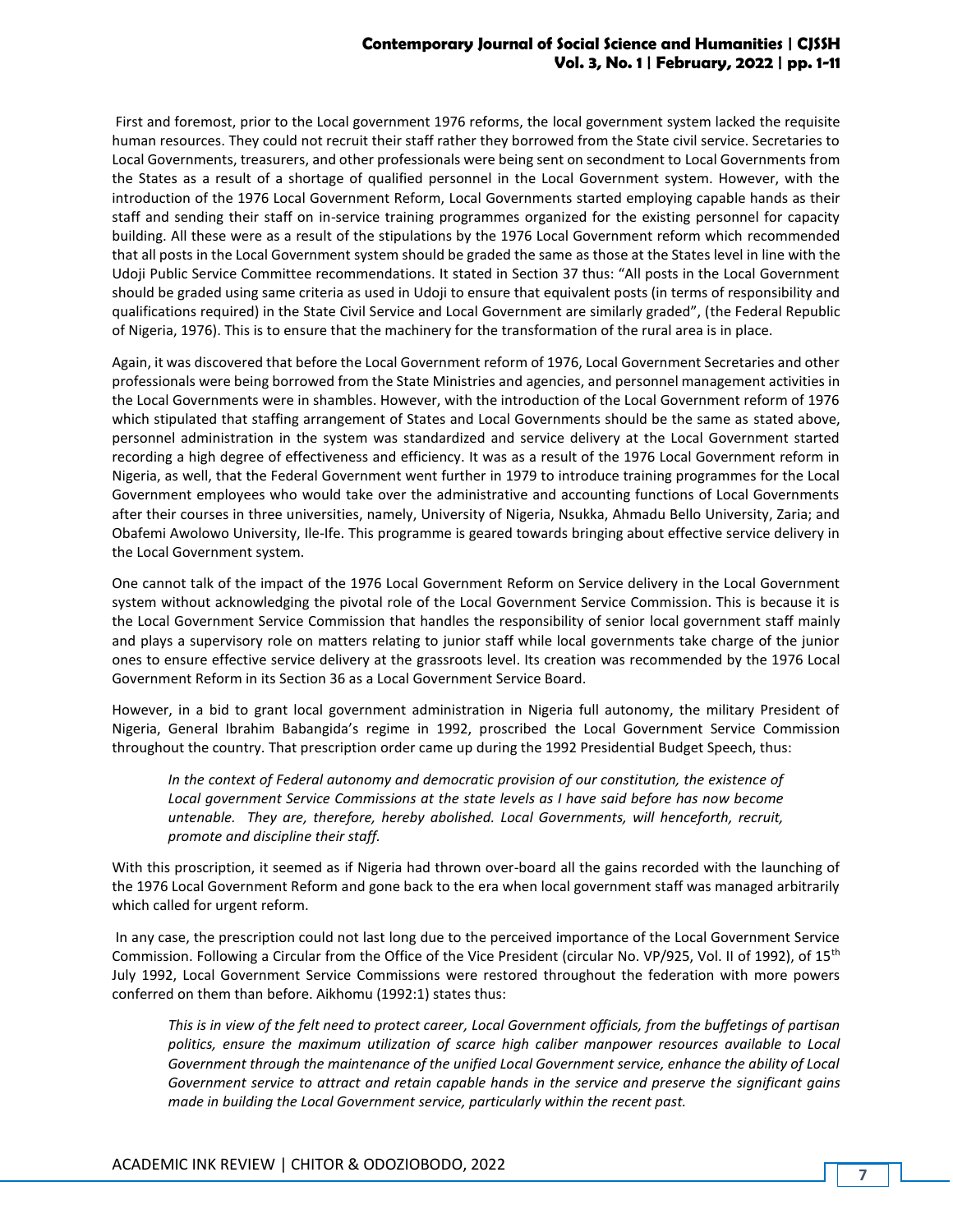#### **3. The 1976 Local Government Reform and Democratic Political Participation in the Local Government**

At the early stages of Nigeria's evolution, there were no local governments rather the county council or local administration were controlled by the Chiefs, Obas and Emirs, and later Residents and District Officers. That is why Lawal (1976) states that at its formative stages, the Nigerian local government system was just a kind of local administration placed under the Chiefs with Residents and District Officers supervising. Idike (1995) also substantiates this fact when she notes that:

*Local Government administration in Nigeria is as old as colonial administration. During the period, Local Government was vested on officers appointed by the colonial administrators, the crown office, its later successors, and then the regional governors. These appointees were called the District Officers, "D.O", for short, who was vested with executive, legislative, and sometimes judicial functions. Each region had its own Local Government system quite different from others. Expectedly, there were as many systems of Local Government administration as there were regions and later States, which were subject to the whims and caprices of the system, their legal existence, and operations.*

Local Government administration was in the hands of the Chiefs and District Officers at different Regions or States before the introduction of the 1976 Local Government Reform and as such there was no democracy by then. It was only after the introduction of the 1976 Local Government Reform that one can say there was a "Government" at the local level. Democratic political participation at the grassroots level commenced following the stipulation by the 1976 reform that there would be elected Chairmen and Councilors in the unified Local Governments throughout Nigeria. From then, political activities started gathering momentum, and citizens of various Local Government Areas started participating in democratic political activities within their areas, some succeeded in the elections as Chairmen, Councilors while others were appointed Supervisory Councilors and some political assistants. This gave them the opportunity to contribute their quotas to the effective service delivery in their Local Government Areas through enhanced democratic political participation.

One of the major challenges here is that the tenure of office for both the executive and the legislature at the Local Government level is two years or three years, where the Governor is generous, as against four-year tenure for both the executives and legislature at the Federal and State levels thereby running contrary to the third-tier status assigned to Local Government by the 1976 Local Government Reform. With this situation, one can understand that there was no democratic political participation by then. It was only after the introduction of the **1976** Local Government reform in Nigeria, that the Local Government system started witnessing democratic political participation, such as the election of Chairmen, later, with the Vice-Chairmen and Councilors, the appointment of Secretaries, Supervisors, Special Assistants, and Personal Assistants, to contribute their quotas in the administration of their localities. That is to say that the 1976 Local Government Reform brought about effective service delivery in the Local Government system in Nigeria through enhanced democratic political participation.

#### **Conclusion**

This work appraised the 1976 Local Government Reform with a view to ascertaining how it impacted effective service delivery in the Nigeria Local Government System within the period, 2000 – 2018. Secondary data was employed in carrying out investigation and the area of focus was on the revenue base, personnel administration, and democratic political participation in the Local Government System. As stated earlier, reforms in the Local Government system in Nigeria came gradually at different stages with a bid to uplift the status of Local Governments and reposition them for effective service delivery at the grassroots level. Below are the outcomes of the appraisal:

- 1. Since 1976 when the first nationwide Local Government reform was launched in Nigeria, revenue allocation to the Local Government system has been on the increase from 10%, 15%, 20%, and presently in 2021, slightly above 25%. That automatically started affecting the quantity and quality of service delivery of the Local Governments to their people.
- 2. On the aspect of personnel administration, it was discovered that before the Local Government reform of 1976, Local Government Secretaries and other professionals were being borrowed from the State Ministries and agencies, and personnel administration in the Local Governments was in shambles, but with the introduction of the Local Government reform of 1976 which stipulated that staffing arrangement of States and Local Governments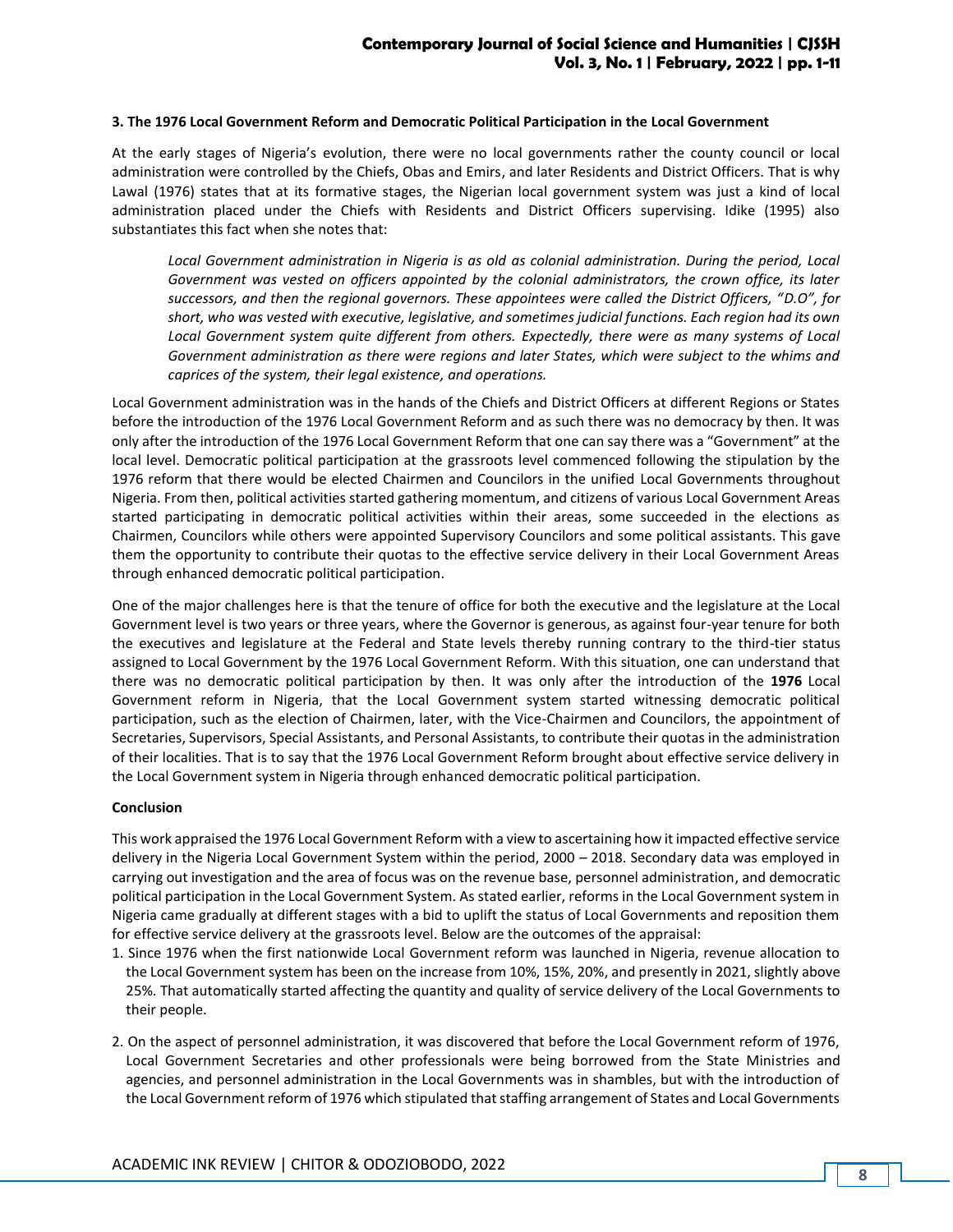should be the same, personnel administration in the system was standardized and service delivery at the Local Government started recording the high degree of effectiveness and efficiency. Also, as a result of the 1976 Local Government reform in Nigeria, the Federal Government went further in 1979 to introduce training programmes for the Local Government employees who would take over the administrative and accounting functions of Local Governments after their courses in three universities, namely, University of Nigeria, Nsukka, Ahmadu Bello University, Zaria; and Obafemi Awolowo University, Ile-Ife. This programme was geared towards bringing about effective service delivery in the Local Government system.

3. With regard to democratic political participation, it was discovered that since the introduction of the **1976** Local Government reform in Nigeria, the Local Government system started witnessing a higher degree of democratic political participation, such as the election of Chairmen, later, with the Vice-Chairmen and Councilors, the appointment of Secretaries, Supervisors, Special Assistants, and Personal Assistants, to contribute their quotas in the effective service delivery in their Local Government Areas.

#### **Recommendations**

Having sufficiently appraised the 1976 Local Government reform and effective service delivery in the Nigeria Local Government system, the following recommendations that will assist in the field of policy-making, academia, and Administration, if amended in the Constitution and properly implemented, are hereby presented:

- 1. In order to ensure continuous or even higher effectiveness in service delivery to their citizens, Local Governments should be made autonomous so that they can be receiving their allocation from the Federation Account directly and not through the State Joint Local Government Account (SJLGA), monitor their mode of collection and handling of internally generated revenue and compel the State Governments to remit the 10% from their internally generated revenue to Local Governments.
- 2. Even though Local Government Autonomy is being advocated, it should not be holistic in the aspect of human resource management so as to safeguard the career service at the grassroots level. Based on this, it is recommended that joint control of Local Government staff by the Local Governments and State Governments as contained in the 1976 Local Government reform, be strictly maintained. This will ensure that the principles of a unified Local Government system are upheld, as the control of senior staff from salary Grade Levels 07 and above will be left for the Local Government Service Commission, while that of Junior Staff from Grade Level 01-06, will be left for Local Governments with the Local Government Service Commission maintaining supervisory role. With this arrangement, Local Government Service will be devoid of partisan politics. Neutrality, impartiality, continuity, among other attributes for which civil service is known, will be institutionalized and effective service delivery guaranteed at the Local Government level. Again, State Government should allow Local Governments to perform those functions that statutorily belong to them since they have qualified personnel.
- 3. More democratic political participation is advocated for the citizens of every Local Government Area. The tenure of office of the Local Government Councilors and chairmen of Local Governments should be raised to 4 years to justify the status of their area as a third-tier Government, just like those of the State Houses of Assemblies and Governors as well as the National Assembly and the President, so that they can stay longer in office and be in a better position to render more effective services to the citizens of the Local Government Areas.

All these recommendations should be incorporated in subsequent Local Government reforms/constitutional amendments appropriately for the purpose of achieving effective service delivery in the Local Government system.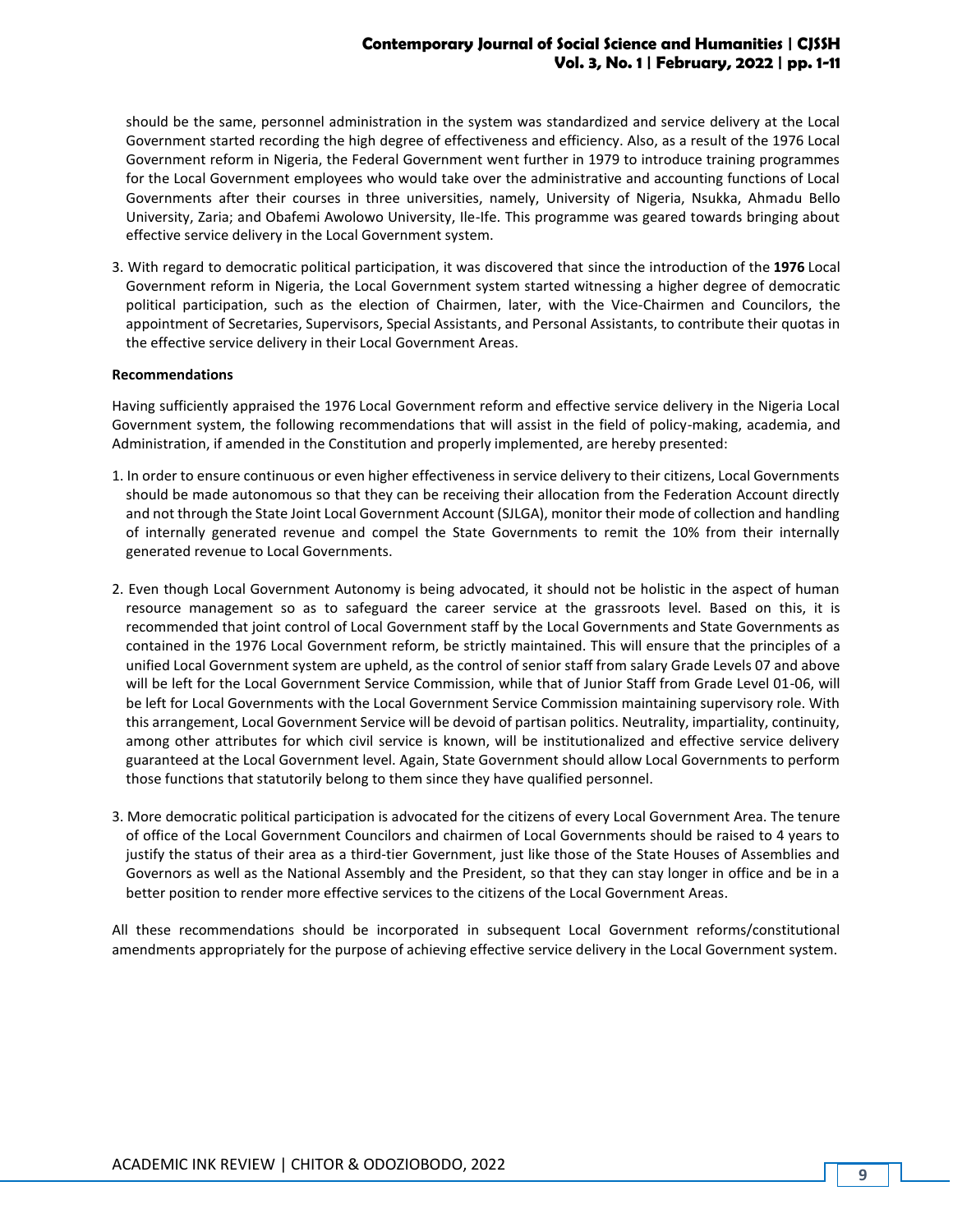#### **References**

- Adamolekun, L. (1983). *Public Administration, A Nigerian and Comparative perspective*. Ikeja: Longman Nigeria Limited.
- Adeola, G.L. (2008). From native authority to local government in Nigeria: implication for flexibility and dynamism in local government in local governance*. Journal of Constitutional Developments* 8(3).
- Adeyemo, D. O. (1995). Sustaining democracy in Nigeria local government: the role of legislatures. In Akindele, S. & Ajila, C. (eds.) *Contemporary issues in the social* s*ciences*. Ile-Ife: Obafemi Awolowo University Press.
- Adeyemo, D.O. (2005). Local government autonomy in Nigeria: a historical perspective. *Journal of Social Sciences*  $(10)2.$
- Aikhomu, A.A. (1992). *Restoration of local government service commission.* Lagos: Government Printer
- Asaju, K. (2010). Local government autonomy in Nigeria: politics and challenges of the 1999 constitution*. International Journal of Advanced Legal Studies and Governance* 1(1).
- Ayo, S. B (2013). The evolution of the Nigerian local government system in A. M. Awotokun (ed*). New trends in Nigeria local government.* Ile-Ife: O.A.U. Press Ltd.
- Chikendu P. N. (1992). The new Local Government autonomy and its implication for rural transportation in Nigeria, in M.O. Olisa and J.I. Oniukwu (eds): *Rural development in Nigeria, dynamics and strategies*. Awka: Meklink Publishers (Nig).
- Enugu State of Nigeria (2000). *Local government law* 1. Enugu: Government Printer.
- Federal Republic of Nigeria (1976). *Guidelines for Local Government Reform*. Kaduna: Government Printer.
- Federal Republic of Nigeria (1979). *Constitution of the Federal Republic of Nigeria.* Lagos. Daily Times Press-Limited.
- Federal Republic of Nigeria (1985). *Views and comments on the findings and recommendations of the committee on the review of local government administration in Nigeria*. Lagos: Federal Government Printer.
- Federal Republic of Nigeria (1988). *Implementation guideline on the application of the civil service reforms in the local governments*: Lagos: Federal Government Printer.
- Federal Republic of Nigeria (1988*). Scheme of service for local government employees in Nigeria*. Lagos: Federal Government Printer.
- Federal Republic of Nigeria (1989*). The Constitution of the Federal Republic of Nigeria.* Lagos.
- Federal Republic of Nigeria (1991*). Local government (basic constitutional and transitional provisions) (Amendment) (N0.3) Decree* No. 23. Lagos: Federal Government Printer
- Federal Republic of Nigeria (1999). *Constitution of the Federal Republic of Nigeria*. Lagos. Federal Government Printer.
- Idike, A. (1995). Constitutional/legal basics of local government administration in Nigeria," in M.I. Clark and F.C. Okoli (eds): *Local government administration in Nigeria: current problems and future challenges.* Lagos: Mangrove publication.